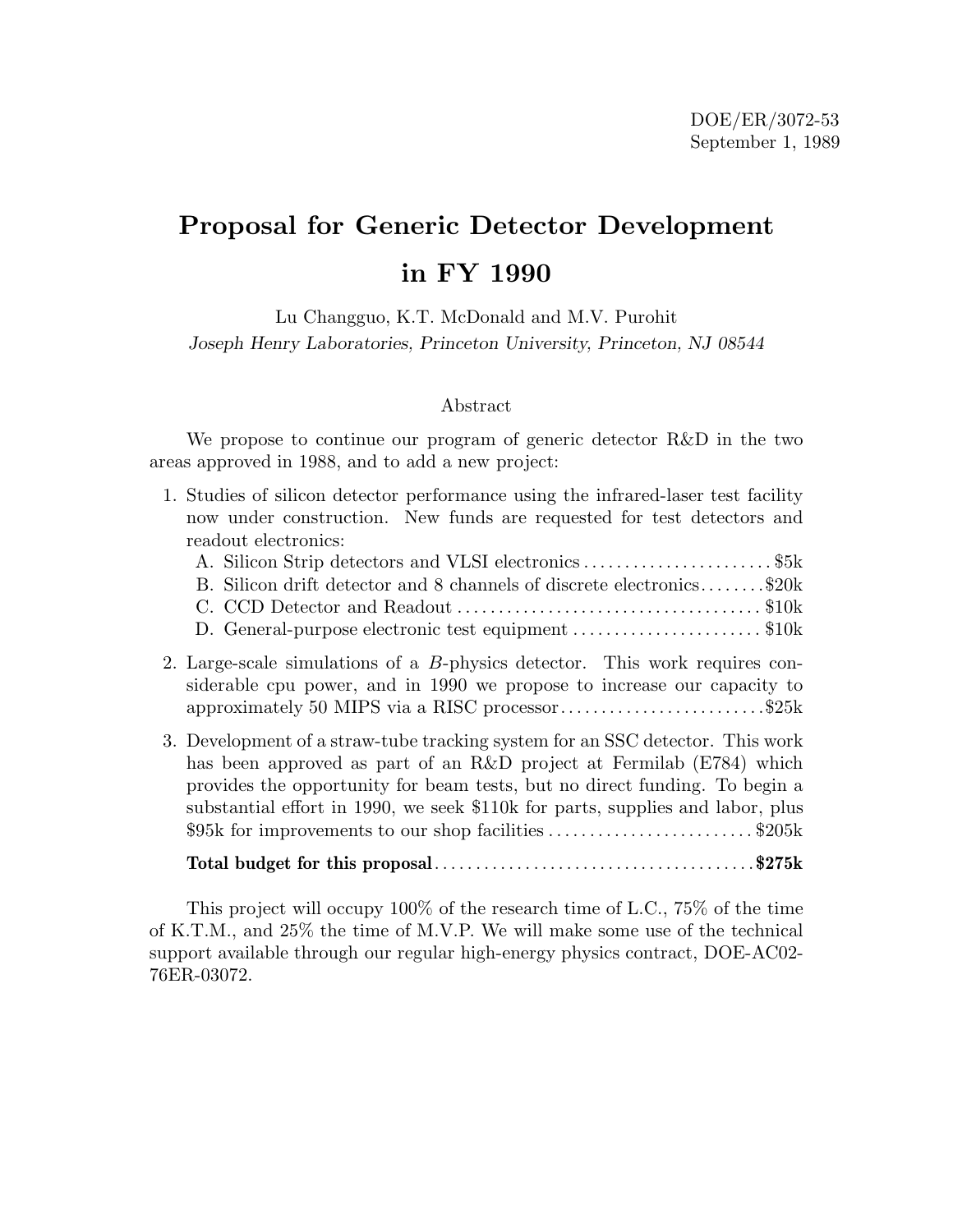## **Table of Contents**

| A. Progress and P |  |
|-------------------|--|
|                   |  |
|                   |  |
|                   |  |
|                   |  |
|                   |  |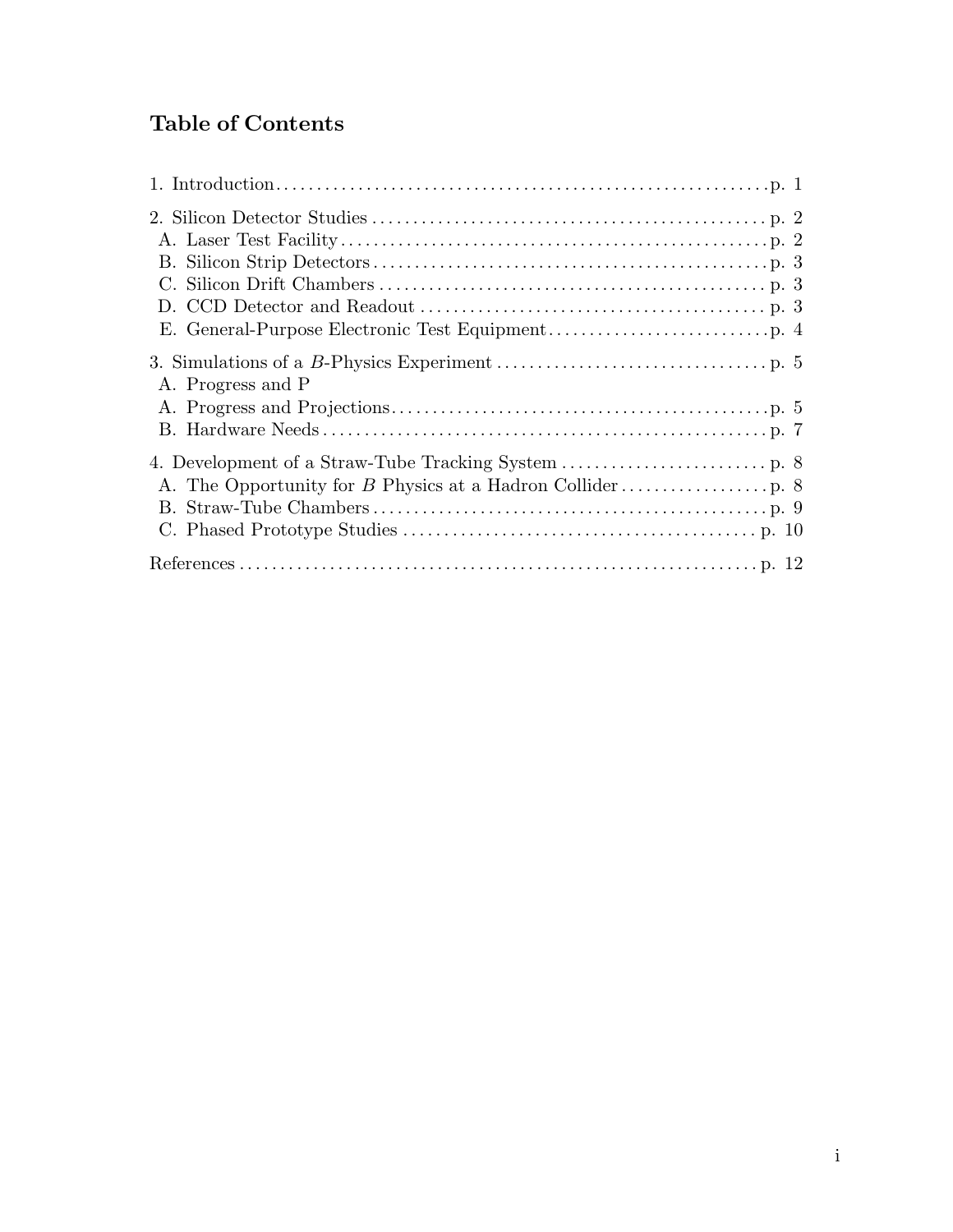## **1. Introduction**

We propose to continue and expand our involvement in detector development for the SSC. In this we are guided by our interest in building a B-physics experiment which might operate intially at the Fermilab Tevatron but which would reap its greatest physics harvest at the SSC.

The critical technique in a B-physics experiment at a hadron collider is secondary vertex detection which can isolate the decay products of the B mesons from the rest of the event. Accordingly our intial R&D proposal concerned itself with hardware and software aspects of this technique. While the \$65k approved for this last year by the SSC has not arrived at Princeton yet, we have spent about half of it via loans from the Princeton Physics Department. Some initial results are available, but the main work remains to be done. To continue this work in 1990 we seek \$70k: \$45k for the silicon detector studies, and \$25k for expansion of our computing capabilities.

Since the writing of our 1988 Generic R&D proposal, we have been involved in the preparation of two documents: "Letter of Intent for a Bottom Collider Detector at the Fermilab Tevatron,"<sup>1</sup> and "Proposal for R&D: Vertexing, Tracking and Data Acquisition for the Bottom Collider Detector."<sup>2</sup> These documents signal our interest in going from the generic to the a specific physics context, but also indicate the need for considerable work at the prototype stage.

In reviewing the resources in the community that might be dedicated towards a B-physics experiment, it became appropriate that we at Princeton take on a major commitment to the hardware of the tracking system. It is expected that this commitment will grow into a major project, and we seek \$205k funding in 1990 to launch this effort.

The \$205k for the tracking project includes \$95k for improvements to our shop facilities. Such improvements are vital if the shop is to have continuing competitiveness in the coming years. In submitting the request for these funds here, we hope that the SSC Division can invest in long-term support of laboratory facilites as well as items produced or consumed on a one-year basis.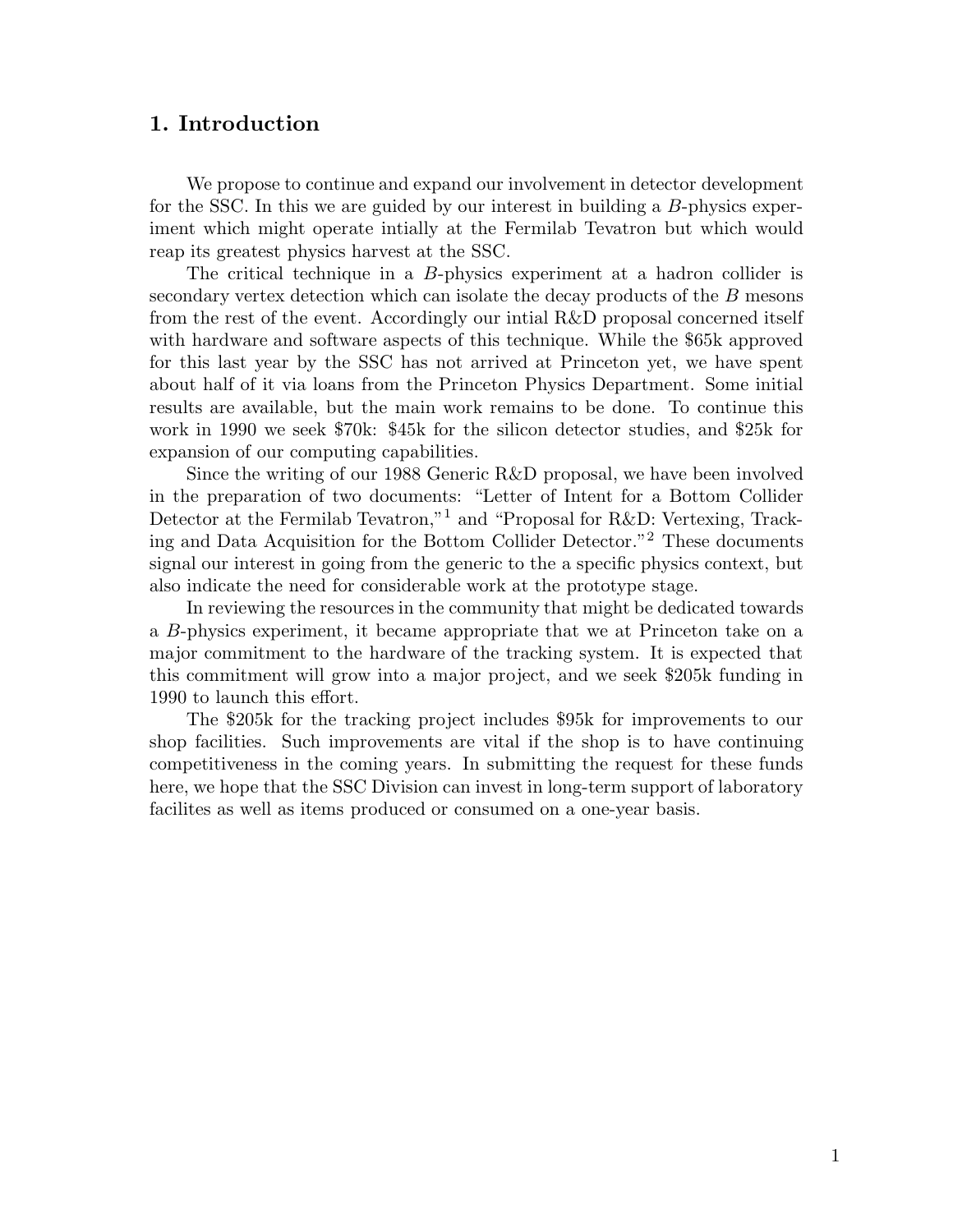## **2. Silicon Detector Studies**

#### **A. Laser Test Facility**

We are now constructing a test facility that uses an infrared laser beam to simulate the creation of electron-hole pairs in silicon by the passage of a charged particle. This is possible because the band gap in silicon is 1.1 eV, so that photons of slightly lower energy have a long attenuation length and are absorbed almost uniformly across the thickness of a silicon wafer. The laser-pulse intensity can be adjusted to yield an absorption of 80 photons per micron, mimicking the ionization yield of a charged particle.

We have purchased (from RCA Quebec) an infrared diode laser operating at the slightly nonstandard wavelength of 1090 nm. The power supply (from Avtec) is capable of a  $1/2$  ns pulse, so that the drift of the liberated electrons  $(10 \mu m/m)$ does not spread the effective size of the ionization region beyond  $5 \mu m$  (plus the size of the laser spot).

Associated with the laser will be a microscope for precision alignment and viewing of the laser focus. A set of  $x-y-z$  and rotation stages will permit testing of detectors in various orientations and offsets. A PC-clone computer will control the test facility. The facility will be portable, and is expected to be used at BNL, Fermilab, and other universities as the opportunity arises.

The test facility can be used with any silicon detector whose surface is transparent to infrared light. Tests that we will conduct include:

- Evaluation of signal-to-noise for minimum-ionizing particles.
- Study of  $x-y$  dependence of spatial resolution.
- Study of spatial resolution as a function of angle of incidence of the particles.
- Study of detector performance in magnetic fields.
- Study of double-pulse resolution in both space and time.

The present proposal seeks funding for several silicon detectors and associated electronics that will be tested with the laser facility.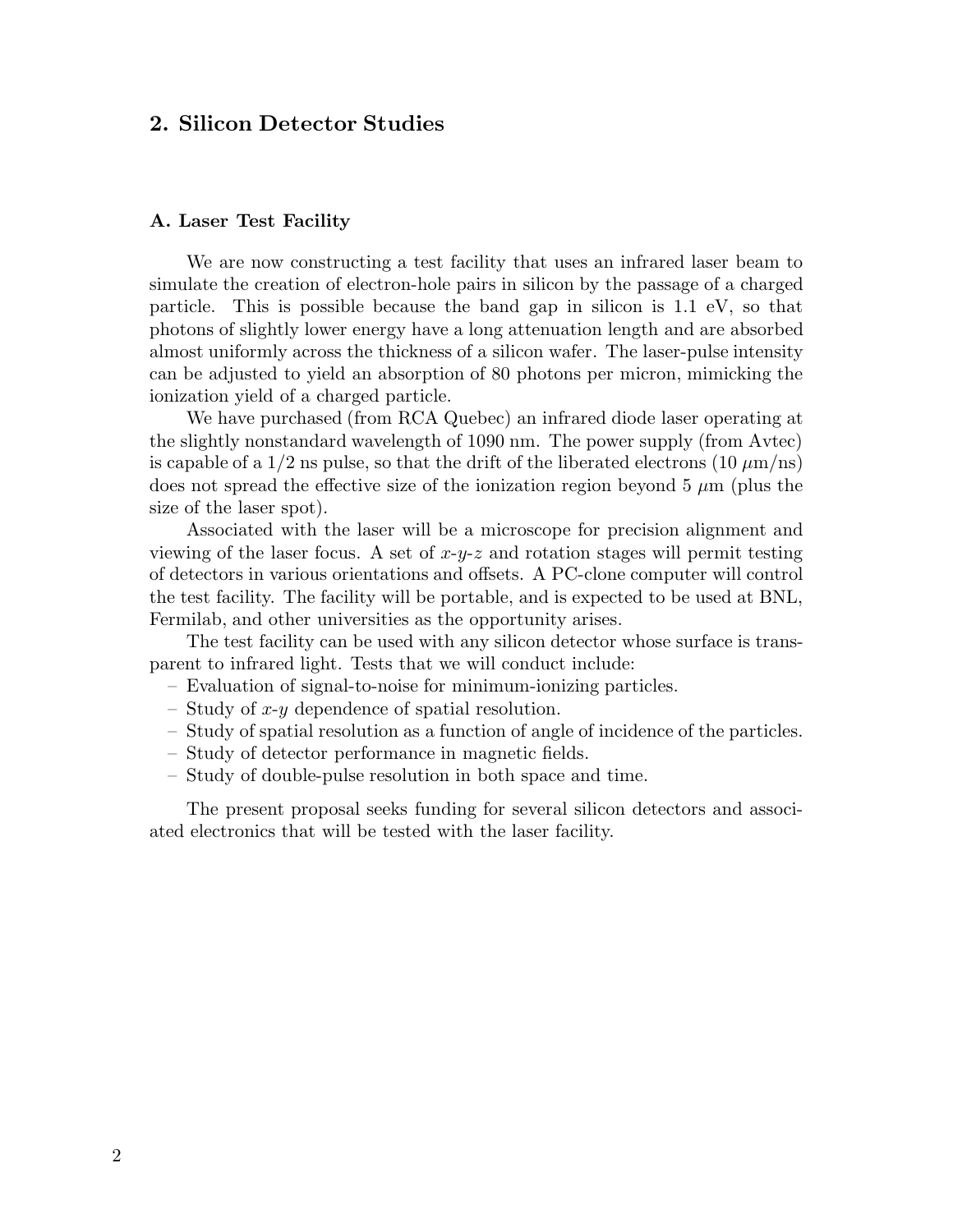#### **B. Silicon Strip Detectors**

In thinking about detectors for *B*-physics in the mid  $1990's$ <sup>2,3</sup>,<sup>2</sup> we conclude that silicon drift detectors offer a good compromise of signal quality and maturity of technology. Nonetheless, the use of these detectors for full 3-dimensional vertex reconstruction at a hadron collider is a considerable challenge. No silicon vertex detector has yet operated at any collider (although several are scheduled for use soon).

Particularly interesting configurations are the double-sided, a.c. coupled detectors now available from Messerschmitt-Bölkow-Blohm GmBH, Munich, and Center for Industrial Research, Oslo. These offer both  $x$  and  $y$  measurements in a single 200-micron-thick detector, with some correlation of hits on the two detector faces via pulse-height matching. The a.c. coupling renders the detectors less vulnerable to leakage currents due to radiation damage.

VLSI readout chips for such detectors are becoming available, to met the needs of CDF, and of LEP. In particular, the CAMEX64 chip can now be purchased from ELMOS, Dortmund, and the MX3-128 chip from Rutherford Lab. Although the specifications of a chip for the Bottom Collider Detector<sup>3</sup> call for a new generation in chip development, it is desirable to gain operational familiarity with the present generation.

Considerable effort to this end is being made by G. Kalbfleish of U. Oklahoma, and by P. Karchin of Yale as part of the R&D for the Bottom Collider Detector. We will interact with these groups in use of the laser test facility, and build on their experience in use of the silicon detectors. Here we propose to spend \$5k in 1990 for hardware support of these tests:

| - Strip detector from MBB GmBH, Munich \$1500                     |  |
|-------------------------------------------------------------------|--|
| - Strip detector from Center for Industrial Research, Oslo \$1300 |  |
| - CAMEX64 readout chip from Elmos, Dortmun \$60                   |  |
| $-$ MX3-128 readout chip from Rutherford Lab \$250                |  |
| - Digital pattern generator for IBM PC computer\$2000.            |  |

#### **C. Silicon Drift Chambers**

As a conceptual advance on the silicon strip detector, we are evaluating the use of silicon pixel detectors. These provide unambiguous  $x-y-z$  space points along a particle's trajectory, at the expense of a massive readout task.

An interesting approach to pixel technology is the silicon drift chamber of E. Gatti and P. Rehak.<sup>4−7</sup> In this, the detector is laid out with stripes held at graded potentials, creating a drift of ionization electrons towards one edge of the detector. An array of anode pixels along this edge collects the charge; time-offlight measurements yield the orthogonal coordinate.

A very limited number of these detectors are available at present, along with a shortage of manpower to test them. From discussions with Rehak, it appears a more practical use of personnel if we obtain a detector and build the associated readout than transporting our base of operations to BNL for an extended period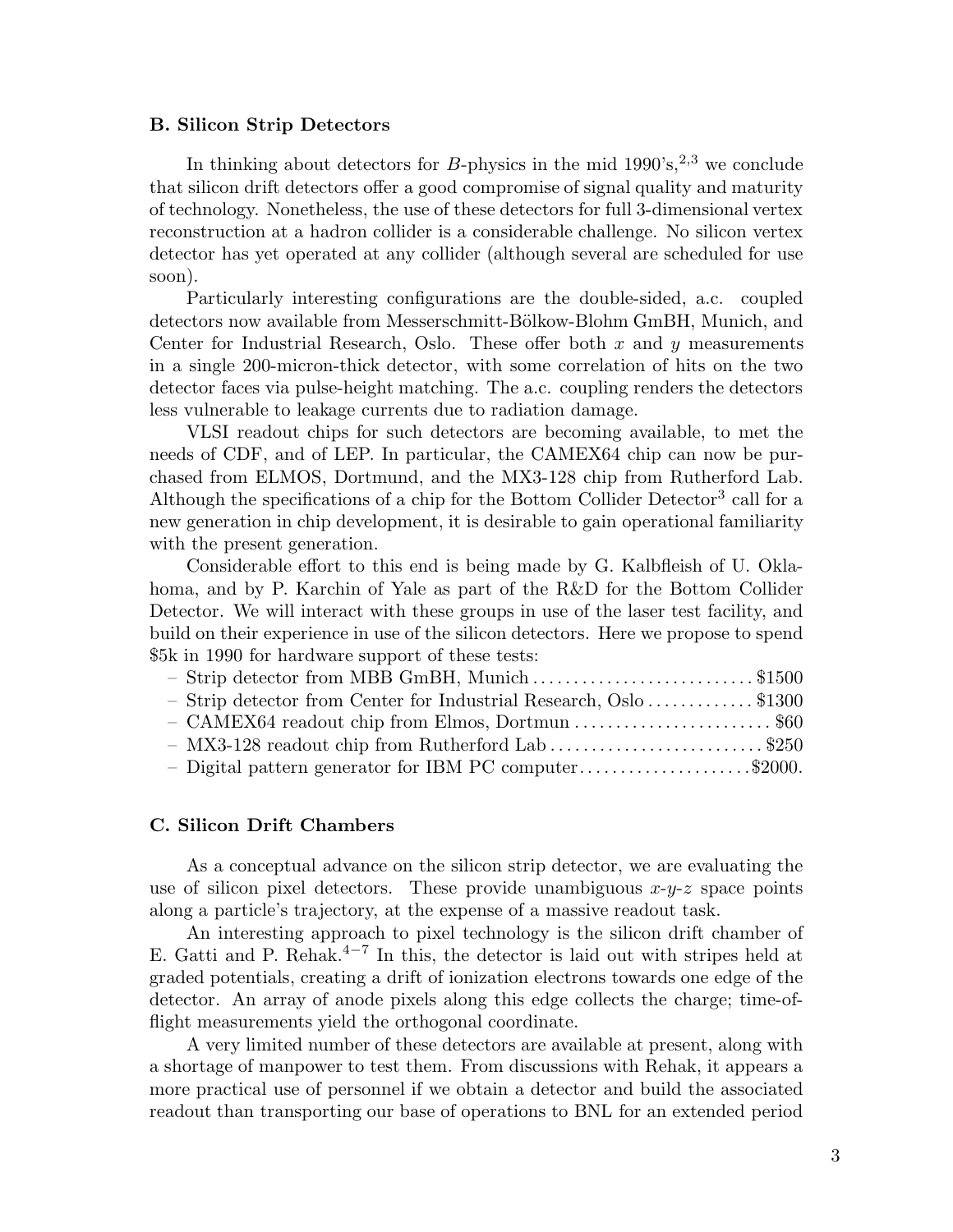of time. For this we seek \$20 in 1990 to instrument 8 channels of a silicon drift detector via discrete electronics:

| - Procurement of detectors from Kemmer in Munich\$5k               |  |
|--------------------------------------------------------------------|--|
| $-8$ channels of hybrid preamplifiers (RAL Co.)\$1k                |  |
|                                                                    |  |
| - 8 channels of shaping amplifiers (BNL design) \$1k               |  |
| $-8$ channels of zero-crossing discriminators (BNL design)\$1k     |  |
| $-8$ channels of peak sensing ADC (LeCroy 2259)\$3k                |  |
| $-8$ channels of TDC, 1 $\mu$ s in 1 ns steps (LeCroy 2228A)\$2.5k |  |
|                                                                    |  |
|                                                                    |  |
| - IBM PC-CAMAC interface and single crate controller (DSP)  \$2k   |  |

#### **D. CCD Detector and Readout**

Silicon pixel detectors are available commericially in the form of CCD sensors used in home-video cameras. As a spin off from this market there are some devices of scientific interest. In particular, a new camera, Model MC-1134GN, is about to be released by Texas Instruments with impressive specifications: 30-electronnoise readout in 1/30 sec at room temperature. The sensor is the TC217, which has 1134  $\times$  486 pixels each 7.8  $\times$  13.6  $\mu$ m<sup>2</sup> in area, with 30,000 electrons full-well. A minimum-ionizing particle will deposit about 1000 electrons in this device; it is clearly useful as a charged-particle detector. While the readout rate is too slow for use at the SSC interaction rate, this device is of the same quality (on paper) as those being prepared for the SLD detector without the drawback of operation at liquid-nitrogen temperature.

We propose to test one of the TI cameras (\$6k), using for the readout a flash-adc framegrabber such as the 12-bit Imaging Technology VS-100-AT (\$4k).

#### **E. General-Purpose Electronic Test Equipment**

In support of the specific development efforts we need to augment our meager supply of general-purpose test equipment. With \$10k we would purchase a nansecond pulser, 300-MHz oscilloscope, PC-GPIBbus interface plus compatible DMM, and Electrometer. Without some flexibility in diagnostic equipment, the test program will surmount the inevitable obstacles only with great difficulty.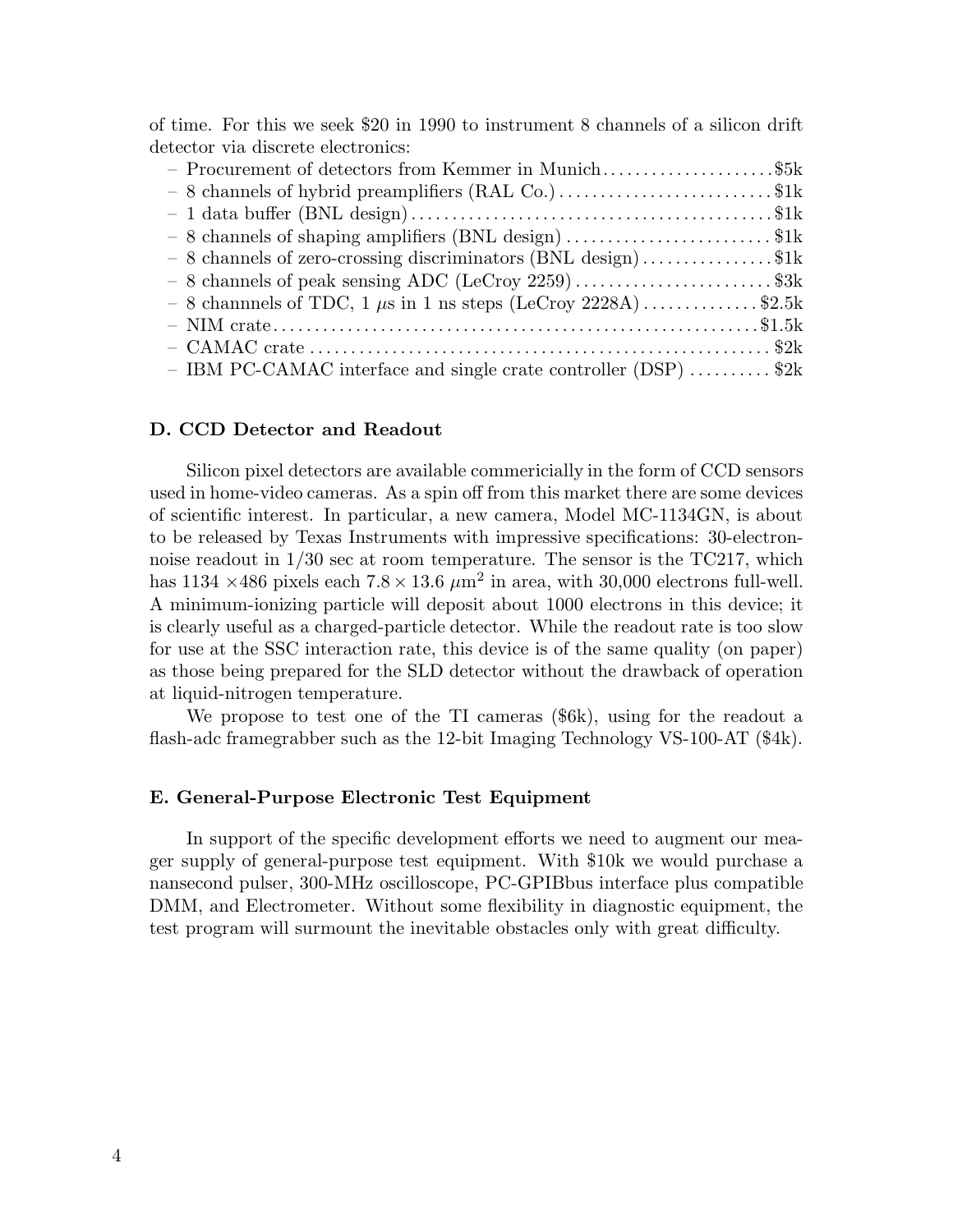## **3. Simulations of a** *B***-Physics Experiment**

#### **A. Progress and Projections**

A sizable program of computer simulation of future detectors is needed in parallel with hardware development efforts. In the past year we have begun detailed simulations of vertex pattern recognition with silicon detectors. In the next months these studies will be expanded to include pattern recognition in the tracking system.

The first phase of computer studies was reported by L. Roberts of Fermilab.<sup>8</sup> He and P. Karchin of Yale examined the efficiency of various silicon vertex detector configurations for identifying the B-decay vertex, assuming perfect pattern recognition. The issue here was geometric coverage, and the fraction of B's that decayed with a vertex distinguishable from the primary vertex. An encouraging result that about 45% of B decays to all-charged final states would be reconstructible in principle.

The studies we have conducted in recent months add some experimental realism in the form of multiple scattering and finite detector resolution. These studies do not yet address the important question of pattern recongnition in tracking, *i.e.*, whether hits can be properly attached to tracks. Rather, we addressed the question of whether tracks can be properly associated with the vertices from which they emanate.

The events were generated using ISAJET, and the silicon vertex detector containing some  $10^6$  channels was simulated using GEANT. The primary vertex had to be found first, and the pool of tracks failing to be associated with the primary were searched for secondary-vertex candidates. How often do false secondary vertices simulate a rare B decay?

We studied the decay  $B \to \pi^+\pi^-$  because it is the most difficult in terms of combinatoric background, and because it is potentially interesting for having a large CP-violating decay asymmetry.

The technique of vertex pattern recognition involves forming a  $\chi^2$  measure of tracks to a vertex hypothesis; minimizing the  $\chi^2$  to find the vertex, and then throwing out tracks with excessive contributions to the  $\chi^2$ . Two vertex algorithms were tried: one in which both the vertex and track slopes are fit simulataneously, and another in which tracks were fit separately first, and their track parameters and error matrices used in a constrained fit to a single vertex hypothesis. The latter method offers the prospect of generalization to complex detector toplogies with well-defined error propagation, at the expense of some abstractness of approach.

A number of conclusions have emerged from our preliminary investigations;

– The vertex algorithms operated somewhat erratically if the silicon detector resolution was greater than 10  $\mu$ m (for the assumed detector geometry with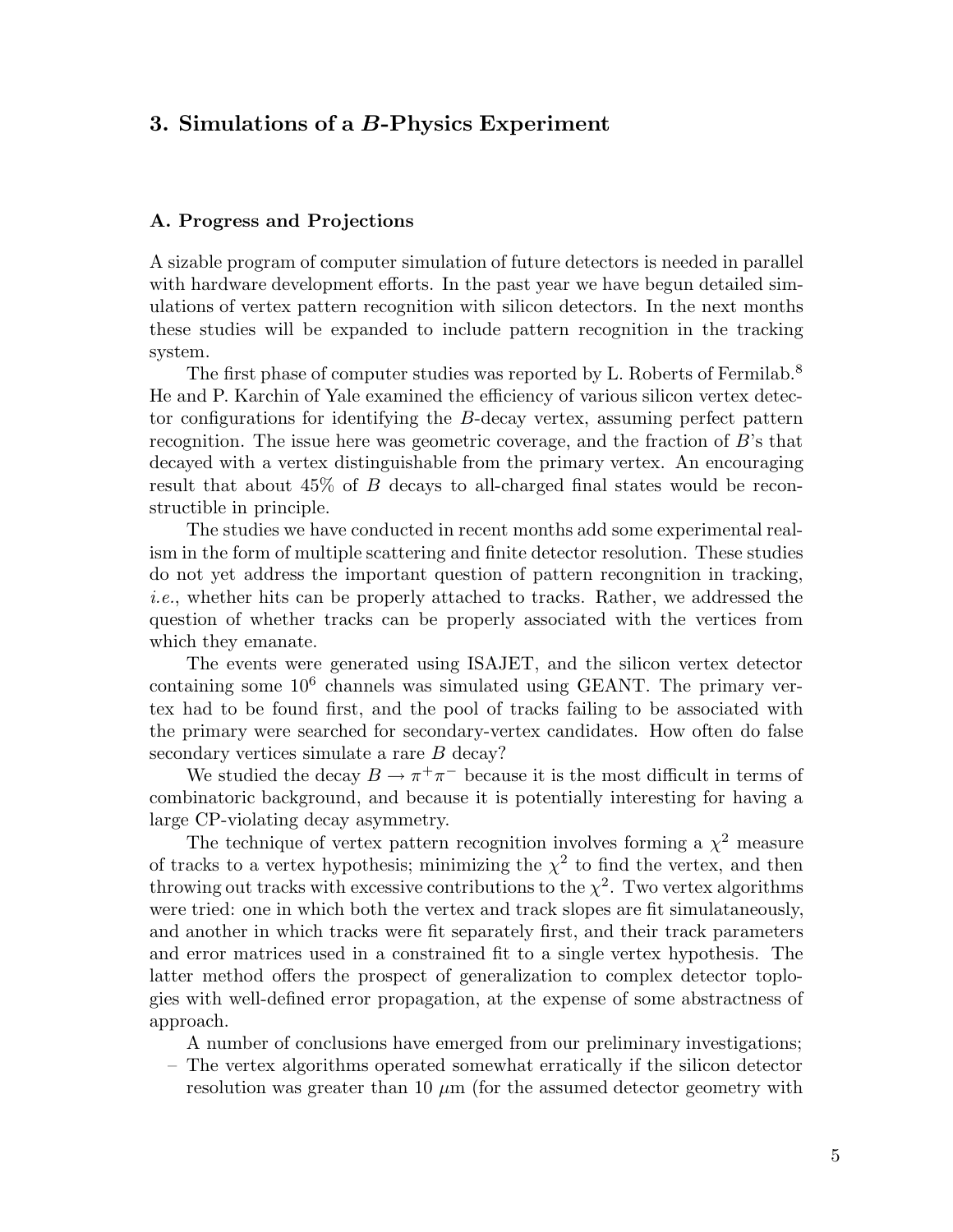the inner detector layer 1.5 cm from the beams). For detector resolutions of  $10 \mu m$  or better, the two algorithms were largely equivalent.

- The vertex resolution had a most probable value of 25  $\mu$ m in space, with a mean of 40  $\mu$ m; a tail of poor resolution deserves further study. With a  $4\pi$ detector geometry, the vertex resolution in  $z$  (the beam direction) was only slightly different from that in  $x$  or  $y$ .
- Only tracks with transverse momentum greater than about  $500 \text{ MeV/c}$  will be useful in vertex finding (as known from fixed-target experiments).
- Secondary vertices more than 100  $\mu$ m distant from the primary will be reconstructed with good efficiency.
- A useful cut is the requirement that the momentum vector of the secondary vertex point back to the primary vertex.
- The greatest source of fake B decays is events containing  $B$ 's that are misanalyed; a track from is  $B$  decay is mistakenly grouped with a track poorly fit to the primary vertex, yielding a high apparent mass for the fake secondary vertex.
- In the present study, about 1 B decay in  $10^5$  yields a false  $\pi^+\pi^-$  secondary vertex with mass within a 100 MeV window about the B mass. The latter is a  $\pm 2\sigma$  cut based on the estimated momentum resolution of the tracking system.
- The efficiency for finding  $B \to \pi^+\pi^-$  decays with the present vertex algorithms is about 20%.
- Without explicitly simulating other decay modes, we infer that they will all have better signal-to-noise, due to assumed use of particle indentification, or to the reduced probability of falsely associating more than two tracks to a secondary vertex.
- Simulation of events with two primary vertices (distributed in space according to the expected size of the collision region) shows that if the tracking pattern recognition remains of high quality, the vertex algorithms will continue to separate the vertices to the above accuracy.

Such studies must be expanded to include simulation of more details of detector performance. The next obvious step is to incorporate the tracking pattern recognition.

It is readily anticipated that overlapping hits will result in skewed track fits that in turn lead to poor fits to the proper vertex. Clearly the tracking system must operate at lower channel occupancy than typical in existing detectors if the B vertices are to remain isolated in the hadron collider environment. It remains to be verified that a tracking system of 250,000 channels is adequate to the task.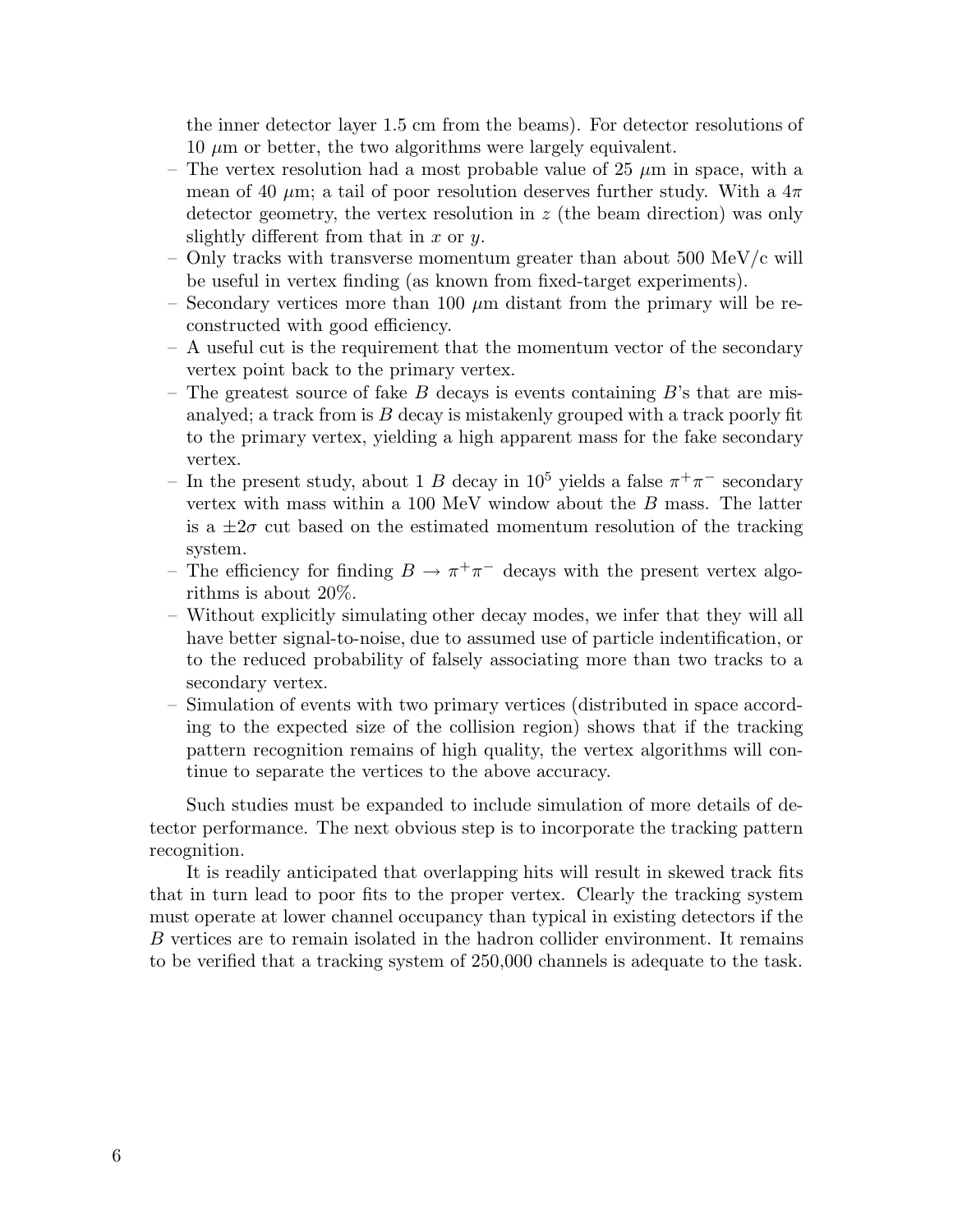#### **B. Hardware Needs**

The simulations of the vertex detector alone have consumed about 75 hours of cpu time on the Fermilab Amdahl, a value typical of the analysis of a contemporary experiment. We project that eventually a Bottom Collider Experiment will require processing power about 1000 times the total now existing at Fermilab, but that this will be typical of an SSC experiment.

Funds from the SSC Division have already been spent at Princeton to purchase a VAXstation 3100 workstation. This is proving to be quite effective; it has 1/8 the speed of the Amdahl, but we have it 100% of the time compared to 25% at best on the Amdahl.

In simulations of the tracking system (see section 4 of this proposal), we will now have an average of 64 hits per track, compared to 5 in the vertex detector alone. A full simulation would likely require  $(64/5)^2 \sim 150$  times as much cpu power, nearly beyond the reach of any existing facility. However, we will organize the simulation to take advantage of the 'superlayer' concept in the straw-tube system, so the cpu load over the next year will be only about 10 times greater than the present.

As a first step in meeting this need, we are spending FY 1989 SSC funds on a DECstation 3100 workstation with the MIPS R2000 processor. This may yield a fourfold improvement in throughput over the VAXstation 3100, at the expense of converting to the UNIX enviroment. We judge this conversion to be inevitable, and welcome the opportunity to explore it now.

In FY 1990 we seek another fourfold expansion in our local cpu power, to some 50 MIPS. We anticipate this will be possible in the next year in a single workstation, based perhaps on the Intel 860i, or the MIPS R6000. It will certainly be possible to obtain this in a 3-workstation cluster.

We feel it is vital to keep pace with the rapid development of commericial computer technology, and are driven by the expanding needs of our detector simulation program. We seek \$25k for computer systems in FY 1990.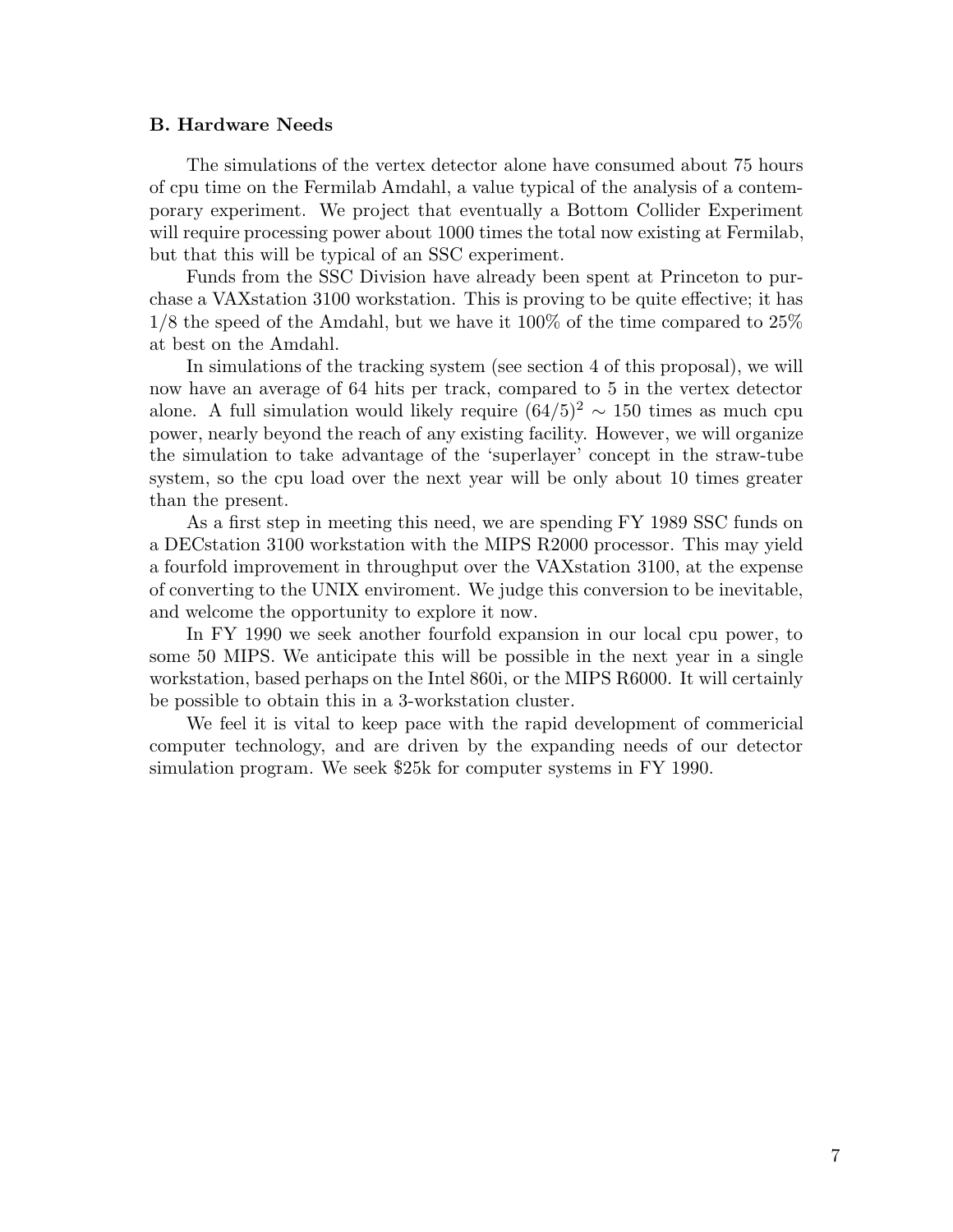## **4. Development of a Straw-Tube Tracking System**

#### **A. The Opportunity for** B **Physics at a Hadron Collider**

We are embarking on a long-range program with the goal of detailed investigation of CP violation in the  $B$ - $B$  system. Of all known phenomena, we believe that CP violation is the clearest indication that new physics is to be found at energy scales above 1 TeV. The greatest opportunity to explore this subject at present energies is at a hadron collider such as the Tevatron or the SSC: the cross-section for B-meson production is about  $10^6$  times larger at the SSC than at the  $\Upsilon(4S)$  resonance at an  $e^+e^-$  collider.

Because the  $B$  lifetime is 1 picosecond, a  $B$  meson travels far enough before its decay that the decay products may be isolated from the primary pp interaction. A silicon vertex detector can then provide a signal for the B of quality similar to that in the nominally cleaner environment of an  $e^+e^-$  collider. The vertex detector will be surrounded by tracking chambers and particle identification in a spectrometer based on a large dipole magnet.<sup>2</sup>

The study of CP violation in the  $B$ - $B$  system can be accomplished by measurement of an asymmetry in the decay of  $B$  mesons to all-charged final states:

$$
A = \frac{\Gamma(B \to f) - \Gamma(\bar{B} \to \bar{f})}{\Gamma(B \to f) + \Gamma(\bar{B} \to \bar{f})}.
$$

While the asymmetry A may be as large as  $10\%$ , this likely occurs in modes with branching fractions  $\Gamma \sim 10^{-5}$ . This requires at least  $10^8$  reconstructible decays for a significant signal to be discerned. Further, the cleanest signals are for modes with  $f = f$ , so the particle-antiparticle character of the parent B must be 'tagged' by observation of the second  $B$  in the interaction. Of course, a detailed study should include measurement of asymmetries in several different decay modes.

The production of B mesons at a hadron collider is a low-transversemomentum process, so that coverage of angles from  $10<sup>°</sup>$  to  $60<sup>°</sup>$  to the beams is much more important than in detectors for W's, Z's, and  $e^+e^-$  interactions. This suggests the use of dipole analysis magnets, with fields oriented transverse to the beam. Rather than building two spectrometers, each covering one of the forward regions, it is more effective to construct a single dipole magnet around the interaction region. This maintains large solid-angle coverage as well as optimal momentum analysis for small-angle tracks.

The detector must operate in the high-multiplicity environment of a hadron collider. Efficient pattern recognition will be achieved if each particle track is sampled many times, and if the occupancy of each channel is low. Roughly, 100 tracks per interaction will be sampled 100 times each, while maintaining  $10^{-3}$ occupancy. This requires of the order of 10<sup>7</sup> detector channels.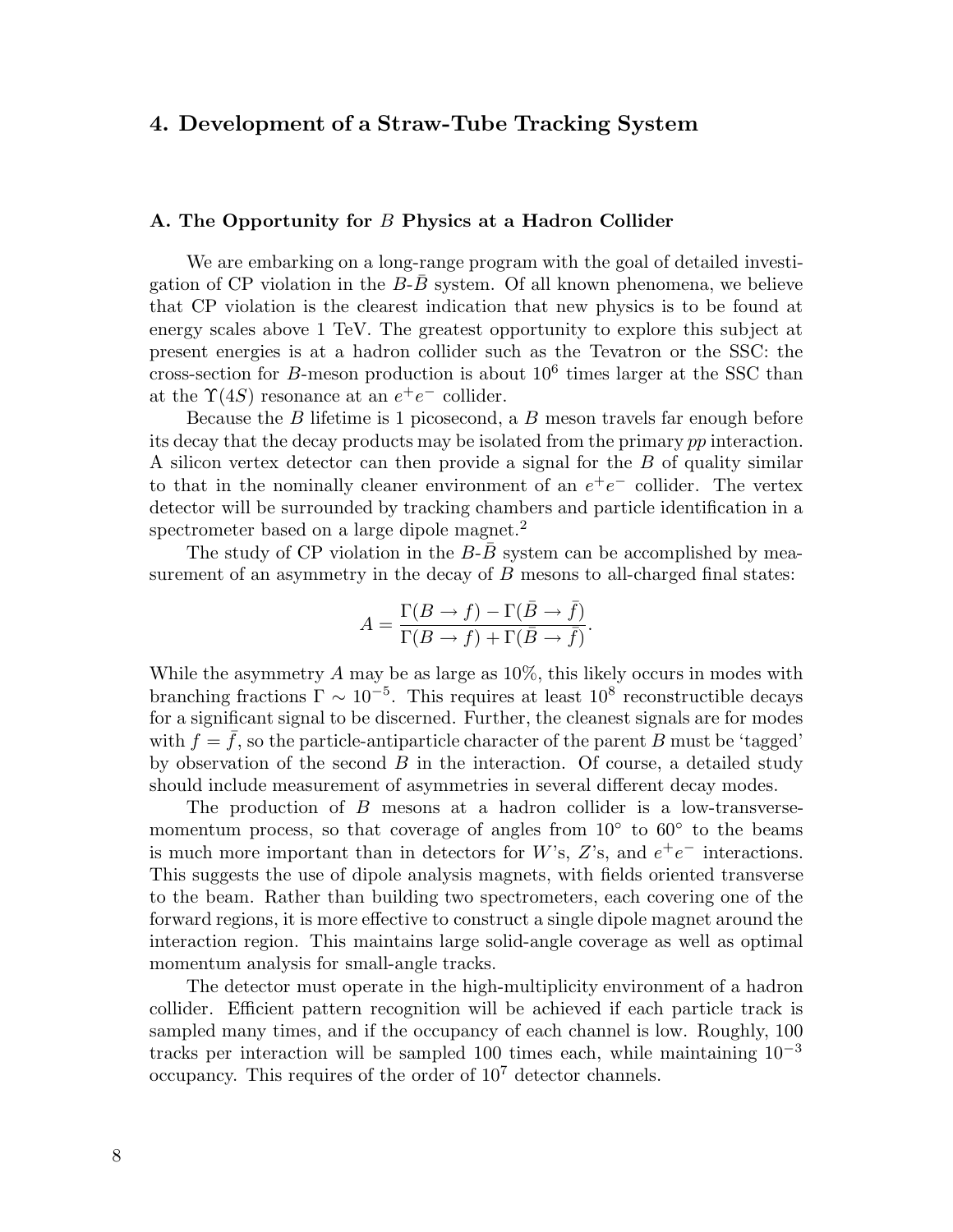The detector should operate at luminosities of up to  $10^{32}$  cm<sup>-2</sup>s<sup>-1</sup>. At the SSC, this corresponds to  $10^7$  interactions per second, each with about  $10^4$  words of information, or about  $10^{12}$  bytes per second, assuming 10 bytes per word. The data-acqusition system to process this information rate is ambitious!

Such considerations leads to a detector architecture containing 7 subsytems:

- 1. The **Silicon Vertex Detector**, with silicon as close as 1.5 cm to the beams.
- 2. The **Tracking System**. It is too costly to perform all tracking in silicon detectors, so these must be supplemented with tracking chambers, composed of straw-tube detectors in the current design.
- 3. **Ring-Imaging Cerenkov Counters** to provide identification of charged pions, kaons, and protons.
- 4. **Transistion-Radiation Detectors** to provide partial identification of electrons from pions, in conjuntion with item 5.
- 5. An **Electromagnetic Calorimeter**, to complete the electron identification and to provide a trigger and tag on the decays  $B \to eX$ .
- 5. A **Fast Trigger** to reduce to event rate by a factor of 50 before the event information is moved off the detector.
- 6. A **Barrel-Switch Event Builder** capable of organizing the data streams from  $10<sup>5</sup>$  events per second into individual events.
- 7. An online **Processor Farm** of about  $10^6$  MIPS (= 1 TIP) capability to provide the higher-level triggering needed to reduce to event rate to 1000 per second for archival storage.

A collaboration is being formed<sup>2</sup> to undertake this experiment. Our initial  $\text{goal}^3$  is R&D on items 1, 2 and 6, which are the key ingredients of a phase-1 version of the experiment. Princeton is taking the major responsibility for the hardware of the straw-tube tracking system.

#### **B. Straw-Tube Chambers**

The silicon vertex detector in a  $B$  physics experiment provides precision measurement of particles' tracks near the primary vertex, so that secondary vertices may be isolated. It does not provide tracking over sufficient distances to yield accurate momentum measurements, not does it provide enough hits along a track to ensure good track finding in a high-multiplicity environment. The silicon vertex detector could be extended in principle to include many layers, but at great financial cost as well as cost in resolution due to the multiple scattering in the silicon.

Thus we surround the vertex detector by a tracking system that occupies a large volume for good momentum resolution and good pattern recognition. Gasfilled wire chambers appear adequate for this task, although one readily arrives at the number of sense wires as 250,000: 64 layers of wires, each layer arrayed along a perimeter of 6 meters on average, with 300 wires per meter (3-mm pitch). (Devices such as a 'jet chamber' with long drift times are not suitable for a hadron collider.)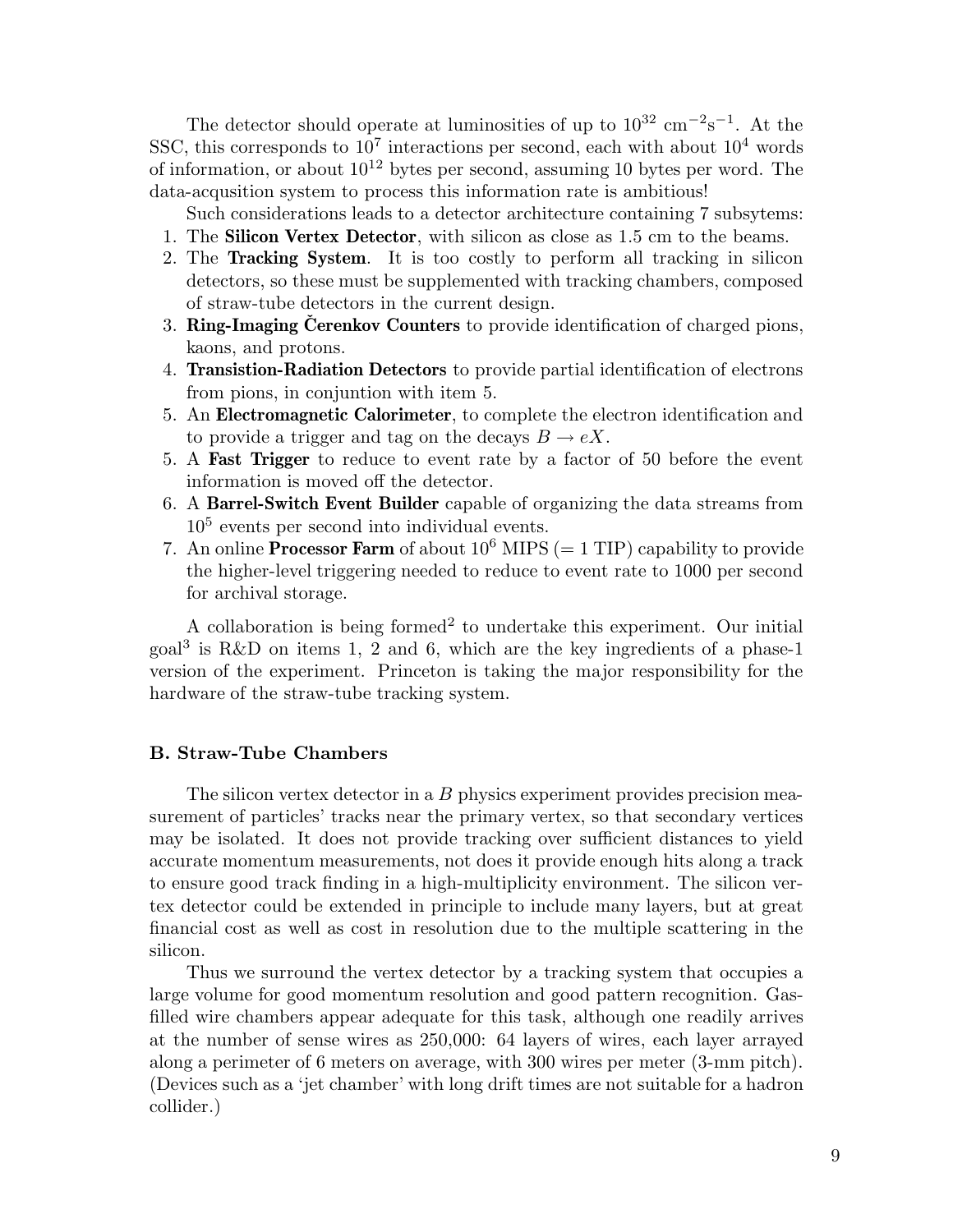The straw-tube technology is rather appealing for such a large tracking system, due to its relatively low mass, high accuracy, and mechanical isolation of each sense wire. A review by DeSalvo<sup>9</sup> has been influential in thinking about large tracking systems for colliders.

A straw-tube chamber is a direct descendant of the Geiger-M¨uller proportional tube counter, in which the tension of the axial sense wire is born by the strength of the walls. In a straw chamber the walls can be reduced to 1 mil thickness, being a spiral-wound tube of a layer of aluminized polycarbonate film surrounded by a layer of mylar (this particular construction is due to H. Kagan of O.S.U.). By operating the straw tube as a drift chamber with dimethyl-ether gas, resolutions of 50  $\mu$ m can be achieved at atmospheric pressure. If pressurized, the resolution improves as  $1/\sqrt{P}$ , supposing mechanical tolerances can be maintained.

Straw tubes can be made in 2-meter lengths, but a single tube is not stable against buckling. A suitably rigid structure is obtained by glueing tubes together into 'superlayers' of perhaps 8 layers. A superlayer module is then the mechanical building block of a straw-tube system. The superlayers can be planar or sections of a cylinder.

The mechanical necessity of superlayers leads to an advantageous organization of the task of track pattern recognition. Particles with momentum more than 500 MeV/c have negligible sagitta across a single superlayer in a magnetic field (along the tube axis) of 1 Tesla. Hence one may search for track segments in each superlayer separately, using straight-line algorithms. A segment is then characterized by a vector. The second phase of pattern recognition combines vectors into the helical, momentum-dependent tracks. Such a procedure will be implemented in the near future in our computer simulations of the detector performance. Efforts are underway in collaboration with Fermilab and U. Penn to assess the suitability of this pattern-recognition architecture for hardware implementation in a fast trigger.

#### **C. Phased Prototype Studies**

Our development of a straw-tube stracking system for a hadron collider experiment is part of an R&D project approved at Fermilab for use of a fixed-target test beam in 1990, with a test in the C0 intersect in 1991 pending approval.

In 1990 we should produce a prototype of some 1000 tubes for the test in a fixed-target beam at Fermilab, and in 1991 we should have produced some 10,000 tubes for a system test at the C0 intersect at the Fermilab Tevatron. The full chamber system for the Bottom Collider Detector will consist of about 250,000 tubes. As no existing straw-tube detector exceeds 1000 tubes, this will be a sizable project.

Some of the major tasks in constructing the straw-tube chambers are:

1. Economical and reliable production of the tubes, which are 3 mm in diameter, with 1 mil walls, and which must hold 4 atmospheres pressure.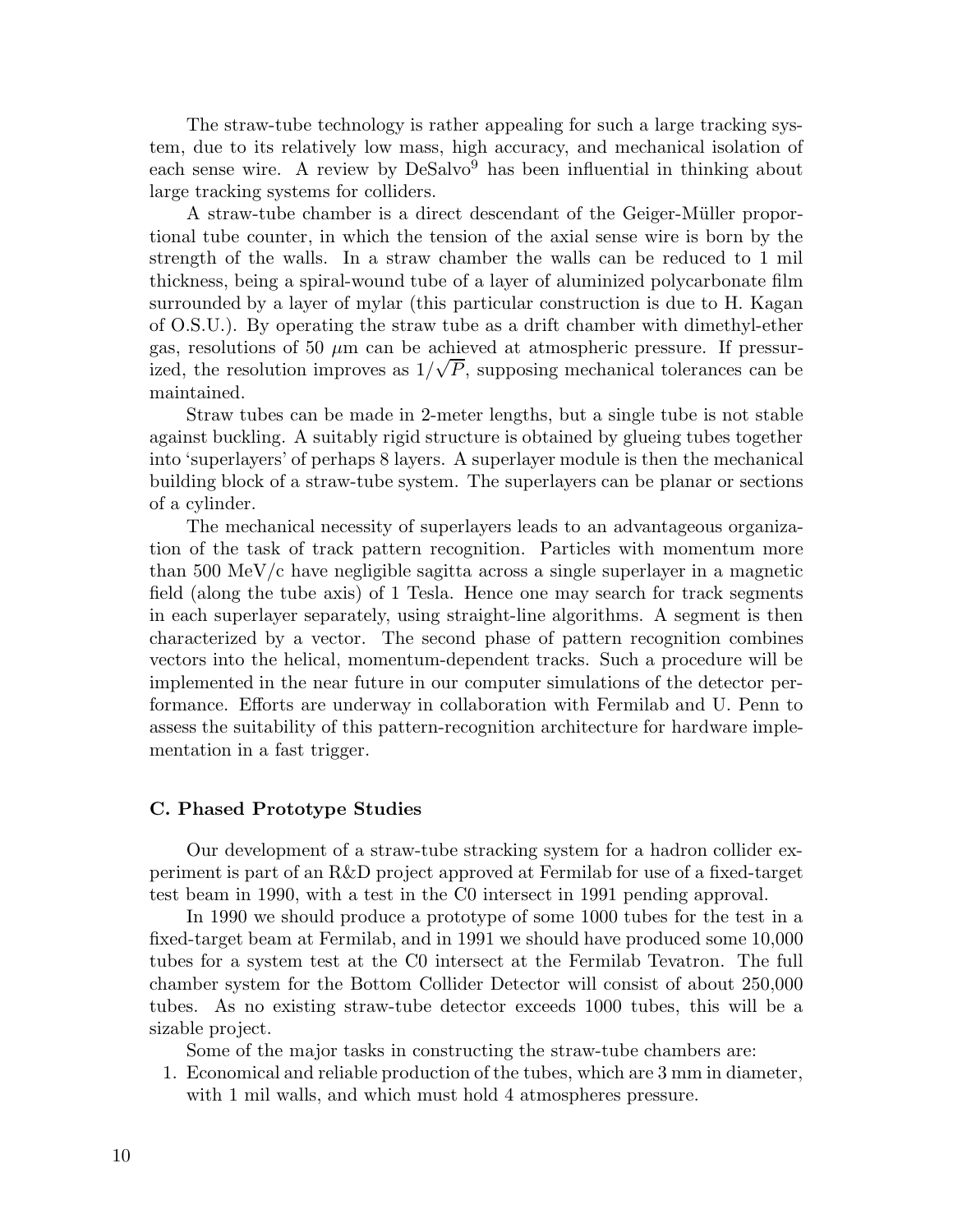- 2. Production of low-mass end plugs for the tubes, which include feedthroughs for the sense wire and the chamber gas.
- 3. The high-pressure gas-distribution system.
- 4. The low-mass end plates that provide mechanical alignment (but not structural rigidity) and distribution of electrical signals.

The readout electronics are being prepared at U. Penn in close collaboration with the mechanical work at Princeton.

Work to date at Princeton on this project has been primarily concerned with the manufacture of the straw tubes. The main present source of tubes, Precision Paper Tube of Wheeling, Il, now charges rather high prices: at least \$10 per tube in large quantities. We are evaluating two new vendors: Electrolock of Chagrin Falls, OH, and Stone Industrial (the inventor of the sprial-wound straw) of College Park, MD. In addition, we have contacted a manufacturer of straw winding machines, Rockport of Cleveland, OH; the basic machine is an elegant application of 19th century technology, and costs about \$10k. Some skill is required in the winding of multilayer small-diameter tubes!

We have found the work of Kagan *et al.* of O.S.U. quite useful in pointing the way for future straw-tube development, and we have obtained a 7-tube 'kit' from them for initial bench tests. The next chamber will be of our own design, and will be built over the summer of 1989.

Funding needs in FY 1990 for the straw-tube development include

| 1. Parts and supplies for tube construction\$25k                         |  |
|--------------------------------------------------------------------------|--|
|                                                                          |  |
| 3. Parts and supplies for the gas-distribution system $\ldots$ \$10k     |  |
| 4. Parts and supplies for chamber end plates, frames and mounting $$10k$ |  |
|                                                                          |  |
|                                                                          |  |
| 7. Class-100 clean room for chamber assembly\$60k                        |  |
| 8. AutoCad system for mechanical design \$10k                            |  |
|                                                                          |  |
|                                                                          |  |
|                                                                          |  |

Items 7-9 are of long-range utility, but needed now to insure a strong capability for work on the very large straw-tube system in the following years.

The inclusion of labor costs in the above list indicates the need for technical support beyond that provided in our present DOE contract base. Labor at the level indicated can be obtained through hourly wages paid to Departmental Shops.